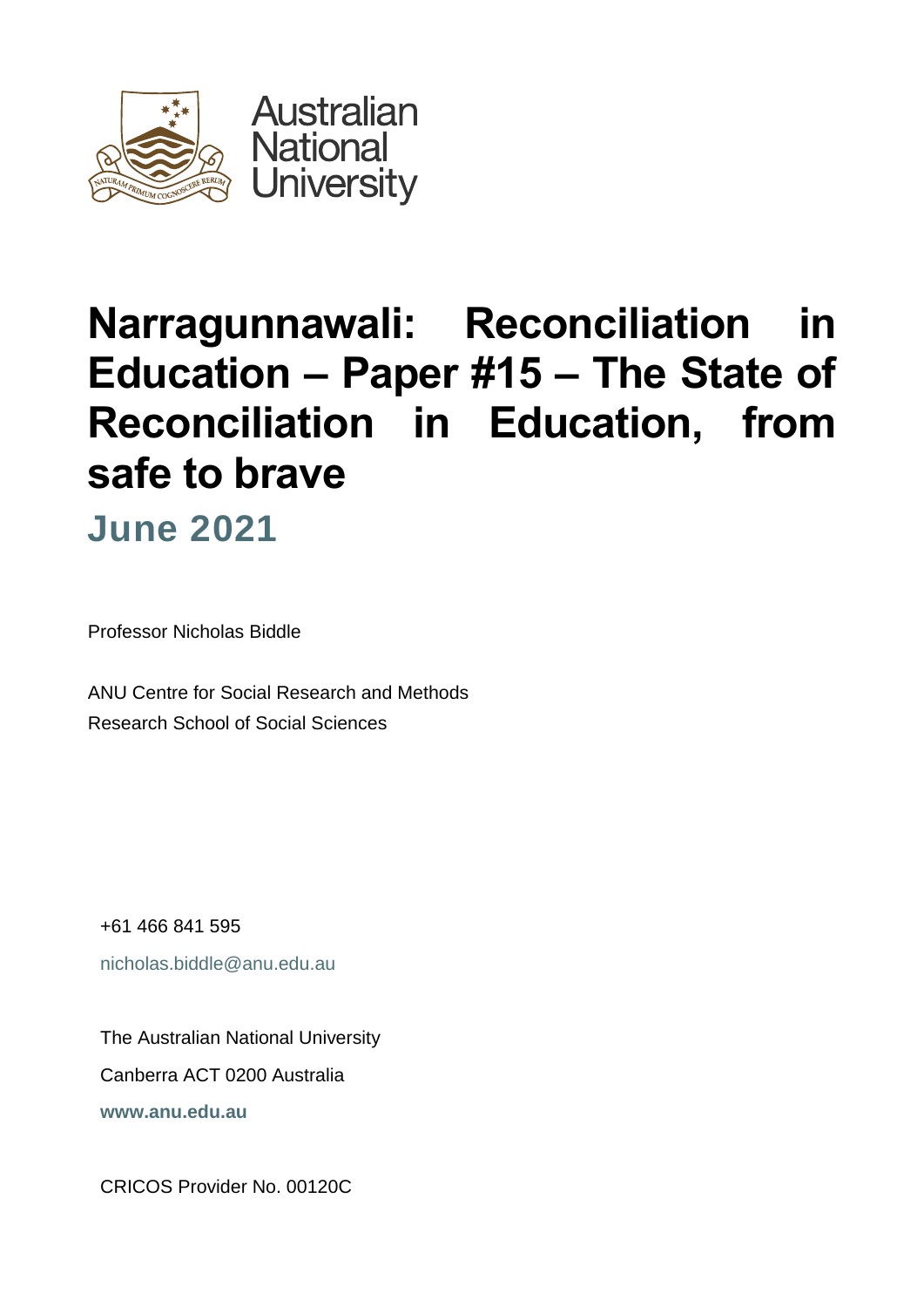### **Contents**

| 3 Experiences with Narragunnawali – Reflections from RAP Working groups7 |  |
|--------------------------------------------------------------------------|--|
|                                                                          |  |
|                                                                          |  |
|                                                                          |  |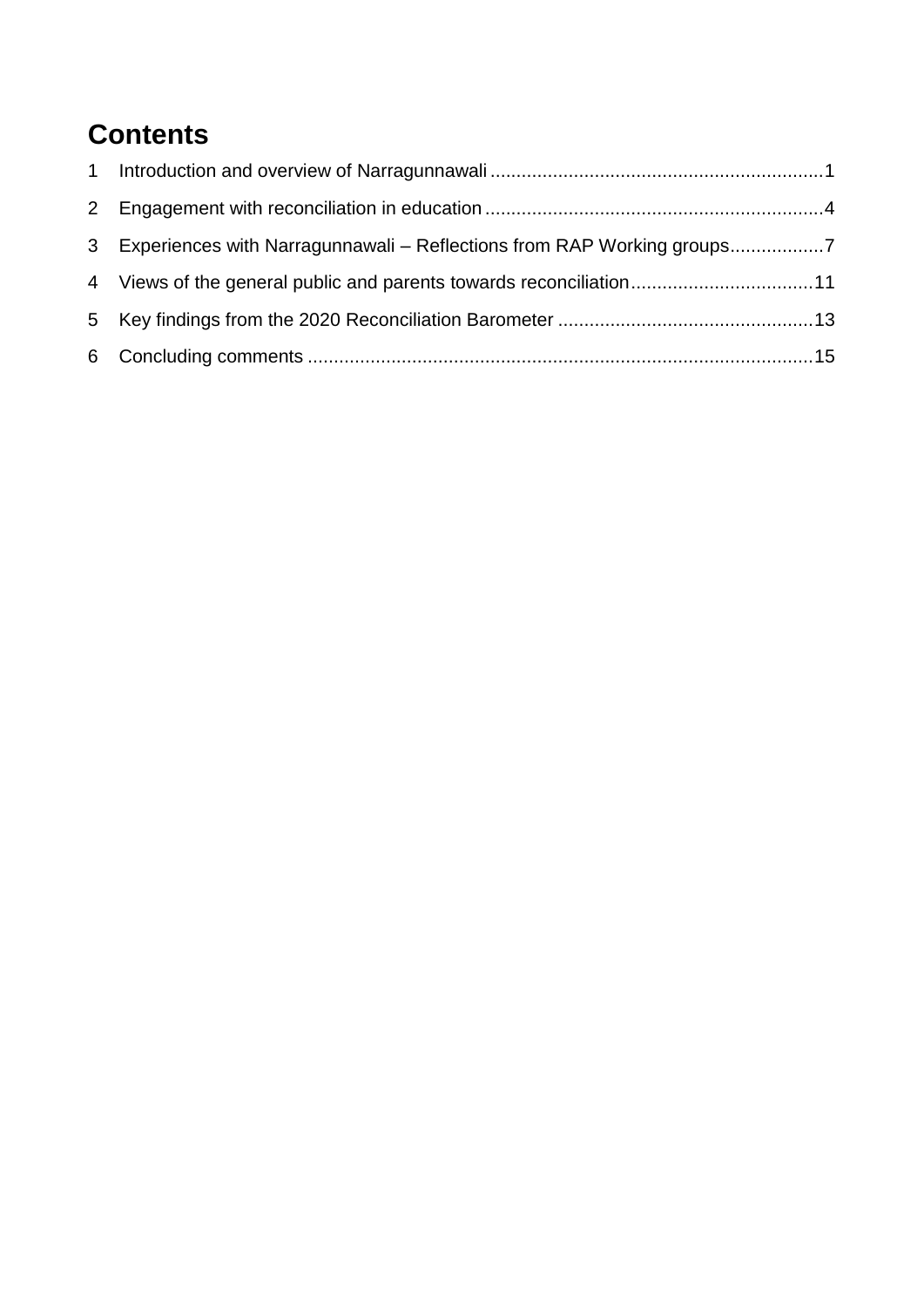### <span id="page-2-0"></span>**1 Introduction and overview of Narragunnawali**

At the time of writing this paper, Australia was commemorating National Reconciliation Week (NRW) 2021. Held from the  $27<sup>th</sup>$  of May through to the  $3<sup>rd</sup>$  of June, the theme for NRW this year was 'More than a word. Reconciliation takes action.' To reinforce the focus, Reconciliation Australia has identified 20 specific actions that all Australians can take to help achieve reconciliation. These actions—guided by the five dimensions of reconciliation—are based on recommendations from the State of Reconciliation in Australia 2021 report<sup>1</sup> and are as follows:

- 1. Move from ally to accomplice;
- 2. Call out racism;
- 3. It's all our history;
- 4. Know your local history;
- 5. Create culturally safe places;
- 6. Make reconciliation everyone's business;
- 7. Drive reconciliation in education;
- 8. Aim higher in higher education;
- 9. Support self-determination;
- 10.Get your facts first-hand;
- 11.Act to protect First Nations cultures;
- 12.Support economic development;
- 13.Understand political representation;
- 14.Challenge our leaders to take action on justice;
- 15.Buy from First Nations businesses;
- 16.Defend Land Rights and Native Title;
- 17.Acknowledging Country;
- 18.Care for Country;

<u>.</u>

- 19.Speak up for languages; and
- 20.Get involved beyond NRW2021

For each of these broad actions, Reconciliation Australia has suggested specific actions grouped under 'safer' and 'braver'. This is based on the suggestion in the State of Reconciliation in Australia 2021 report that the reconciliation movement in Australia is at a tipping point, and that we as a nation need to move from a space of 'safe' to 'brave' on issues affecting Aboriginal and Torres Strait Islander peoples. Within Action 7 (drive reconciliation in education), the safer actions were to 'See all the ways you can help your school or early learning service learn about teaching and learning about reconciliation on the Narragunnawali website and at Learn our Truth' whereas the braver actions were to 'Challenge colonial perspectives on history, support school curriculum changes, commit to a RAP in your school or early learning service.'

To support these actions, as well as many other reconciliation actions over a number of years, Reconciliation Australia has been engaging with schools and early learning services, as well as the wider Education sector, to drive 'reconciliation in education' through its Narragunnawali program. *Narragunnawali* (pronounced narra-gunna-wally) is a word from the language of the Ngunnawal people meaning alive, wellbeing coming together and peace (the Ngunnawal people are the Traditional Owners and Custodians of the lands in and around Canberra, where Reconciliation Australia's head office is located).

<sup>1</sup> https://www.reconciliation.org.au/state-of-reconciliation-2021/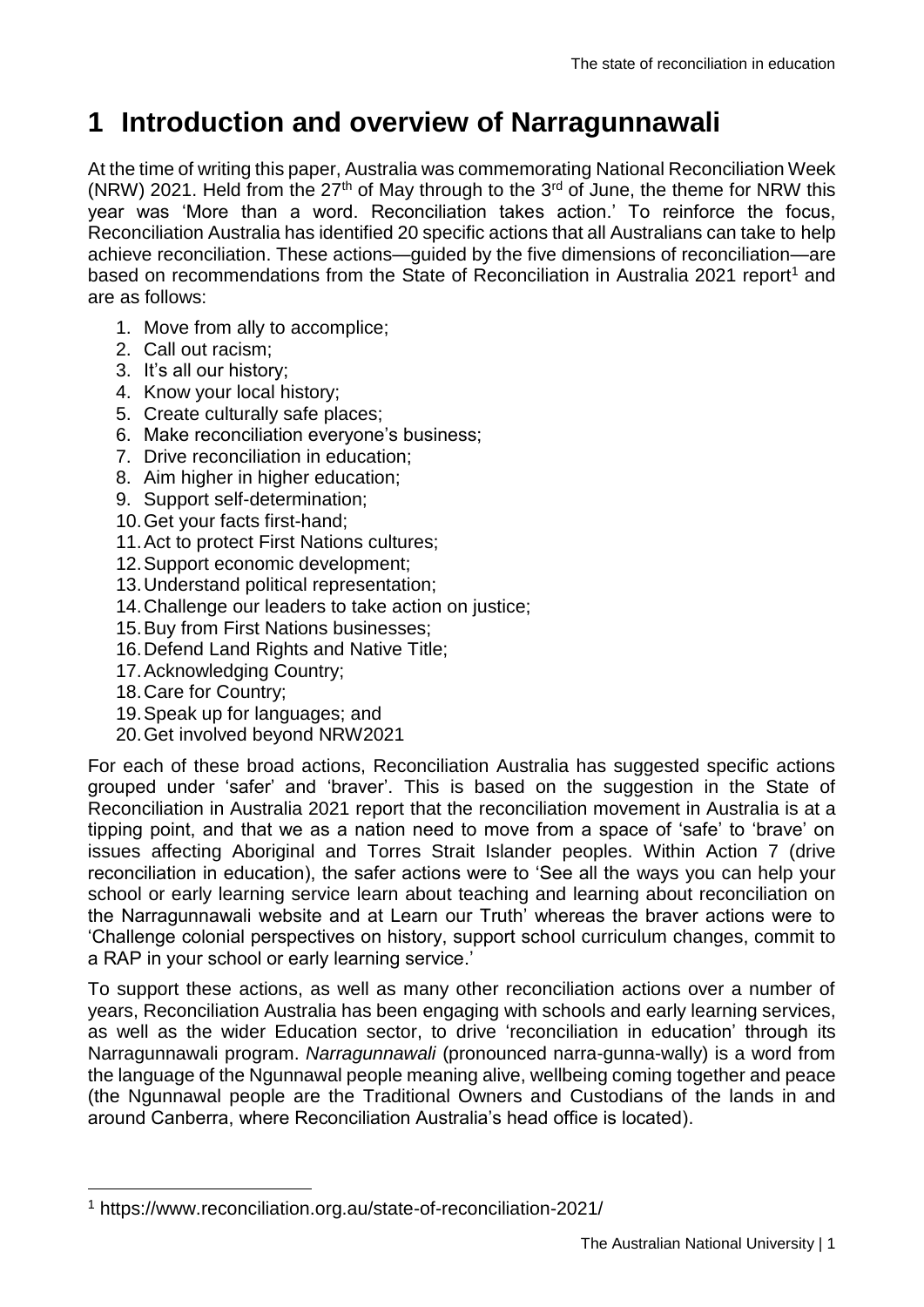The program is designed in part to support all Australian schools and early learning services in developing a high level of knowledge and pride in Aboriginal and Torres Strait Islander histories, cultures and contributions.

The Narragunnawali program consists of four key areas (Reconciliation Action Plans, Professional Learning, Curriculum and Awards), each of which are simultaneously underpinned by dedicated foci on Research and Evaluation, Communications and Events, and both Education Sector and Regional Engagement. The program comprises an online platform which is free to access and provides practical ways to introduce meaningful reconciliation initiatives in the classroom, around the school/service and with the community. While the platform can be accessed by any individual interested in reconciliation in education, it also provides a framework and aligned resources for driving reconciliation at the whole school or early learning service level. Through the Narragunnawali platform, schools and early learning services can develop a Reconciliation Action Plan (RAP), and teachers and educators can access professional learning and curriculum resources to support the implementation of reconciliation initiatives.

While Narragunnawali, and initiatives relevant to reconciliation in education, features heavily in specific actions related to NRW 2021, the program and these actions are also designed to fit into the five interrelated and interdependent dimensions of reconciliation that Reconciliation Australia has identified. These are: Race Relations, Equality and Equity, Institutional Integrity, Unity, and Historical Acceptance. Specifically:

- Within the Race Relations dimension all Australians understand and value Aboriginal and Torres Strait Islander and non-Indigenous cultures, rights, and experiences. This, in turn, fosters stronger relationships based on trust and respect and that are free of racism.
- Equality and Equity recognises the need for equal participation of Aboriginal and Torres Strait Islander peoples in a range of life opportunities. Further, that the unique rights of Aboriginal and Torres Strait Islander peoples are recognised and upheld.
- The Institutional Integrity dimension acknowledges that active support for reconciliation from our nation's political, business and community structures is needed.
- Unity is reflected through an Australian society which values and recognises Aboriginal and Torres Strait Islander cultures and heritage as a proud part of our shared national identity.
- Lastly, the Historical Acceptance dimension documents the importance of all Australians understanding and accepting the wrongs of the past and their impact on Aboriginal and Torres Strait Islander peoples. Additionally, that Australia makes amends for these past policies and practices, and ensures that they are never repeated.

Since early 2015, the Australian National University (ANU) has been involved in the evaluation and monitoring of Narragunnawali*.* One of the principles of the evaluation was a genuine collaboration between the ANU project team and Reconciliation Australia (RA). In addition to a collaborative approach, four further principles were followed as part of the methodology. Specifically, the project aimed to:

- Use a mix of qualitative and quantitative data collection and analytical techniques;
- Provide information to Reconciliation Australia at regular intervals in order to ensure lessons learned can be incorporated as the program is developed;
- Collect information where possible from those who are directly involved in Narragunnawali; and
- Make use of available data where possible and data collected as part of the program.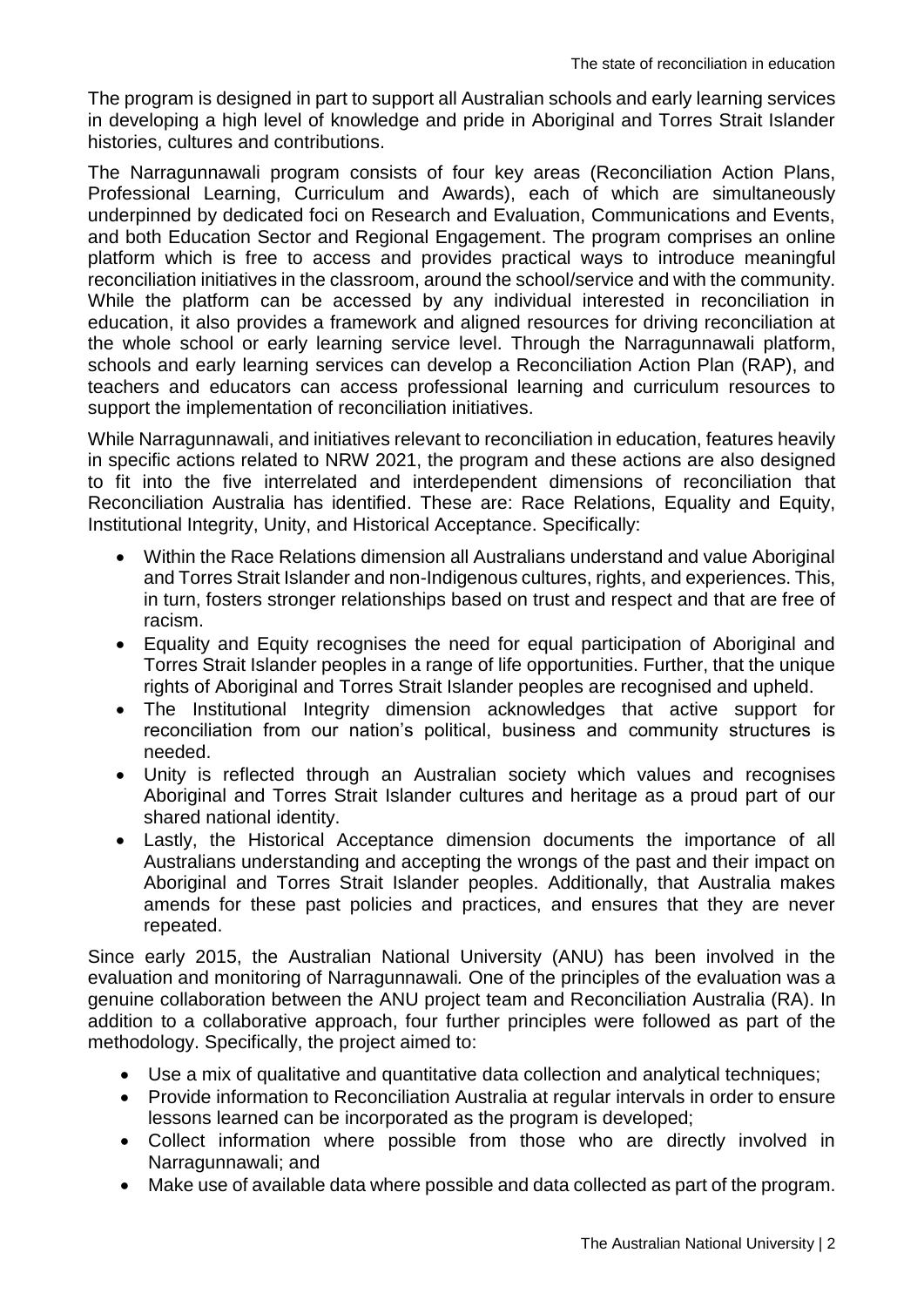For Phase 1 of the evaluation (2015-2018), the methodological approach was structured around a set of questions. Given the voluntary nature of the program, there are a set of main questions guiding the analysis:

- **Process:**
	- o Why are certain schools and early learning services participating and others not?
	- $\circ$  For those who are participating, what are the strengths, weaknesses and suggested improvements for the program?

#### **Outcomes:**

- $\circ$  For those who are participating, what is the effect of the program on four main outcomes, namely does Narragunnawali lead to:
	- A higher level of understanding of Aboriginal and Torres Strait Islander cultures and heritage?
	- A higher level of pride in our shared national identity?
	- **Increased trust between Aboriginal and Torres Strait Islander peoples** and the rest of the Australian population?
	- Reduced prejudice experienced by Aboriginal and Torres Strait Islander students and teachers?

For Phase 2 of the evaluation, a more expansive set of research questions were used to guide the analysis. These questions were structured around 7 themes or areas as outlined below. While Phase 2 originally included for research from January 2018 to June 2020, the questions were designed to support a longer-term research agenda that aligned with Reconciliation Australia's 2017-2022 Research Agenda. These were

- 1. Growth, uptake and usage
- 2. Information sharing and within-institution knowledge
- 3. Effectiveness of resources
- 4. Teacher knowledge and confidence
- 5. Community interaction and engagement
- 6. Student experience
- 7. Expansion of Narragunnawali

During phase 2 of the evaluation, there was unprecedented disruption to Australian schools and early learning services. These disruptions have been primarily caused by the COVID-19 global pandemic and the 2019-2020 Australian bushfire season (known now as the Black Summer bushfires).

As well as being aligned with the methodological principles outlined below, the aims and objectives of Phase 3 of the Narragunnawali Evaluation (2020 to 2022) will align closely with the Goals and Vision of the Narragunnawali Strategic Plan:

With this in mind the overarching line of inquiry for Phase 3 of the Evaluation of Narragunnawali is:

**To what extent, and to what effect, do the Narragunnawali program's strategic priorities and enabling initiatives – and the resources and activities that these encompass – meet the program's goals and intended outcomes, in alignment with the five dimensions of reconciliation and Reconciliation Australia's wider organisational vision and strategic goals?**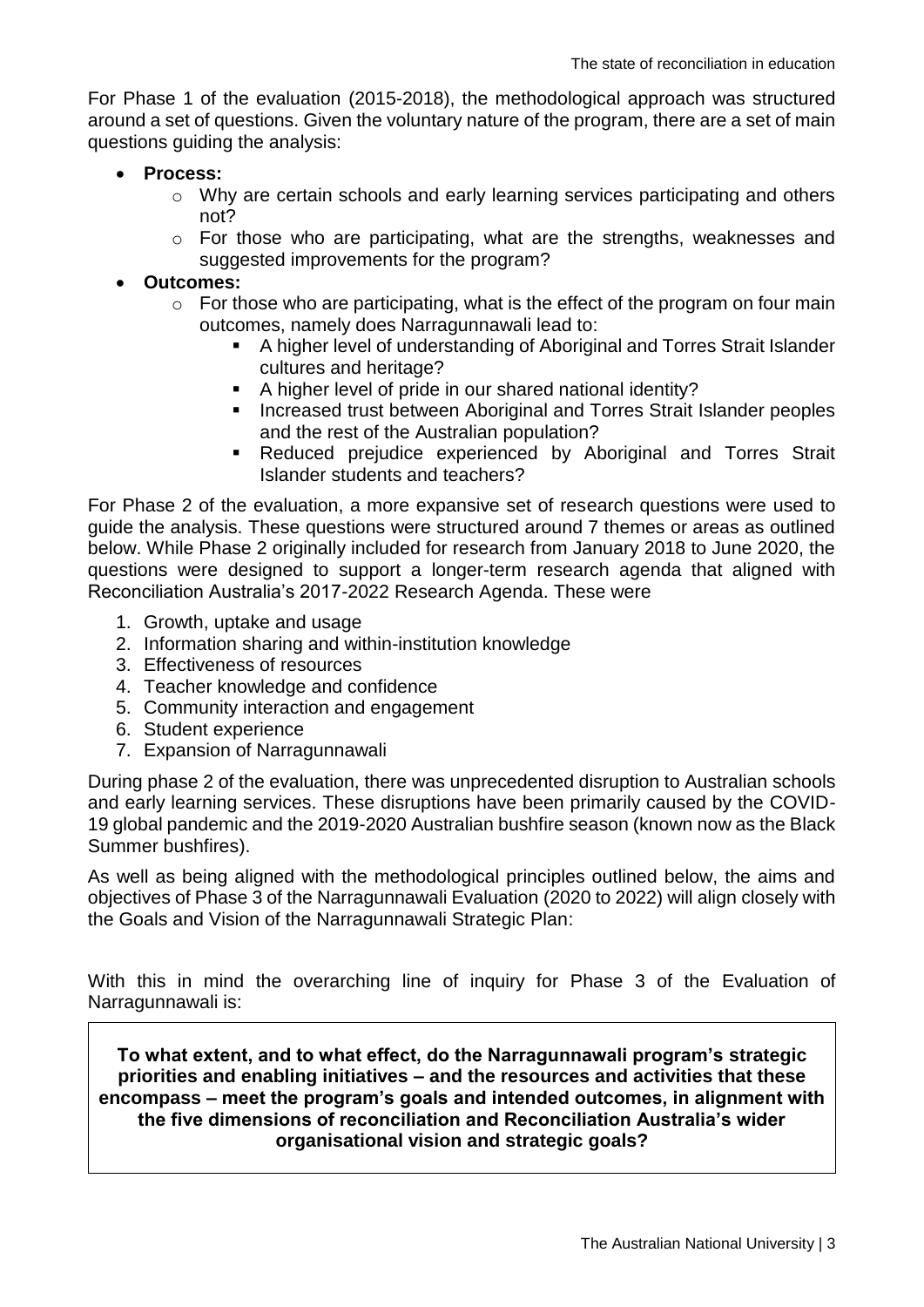Key evaluation questions for Phase 3 are:

- To what extent, and to what effect, does Narragunnawali support schools and early learning services to develop and/or strengthen links with local Aboriginal and Torres Strait Islander communities?
- To what extent, and to what effect, does Narragunnawali support schools and early learning services to engage in meaningful, practical and symbolic actions of reconciliation?
- To what extent, and to what effect, does Narragunnawali empower and support teachers and educators to develop their own awareness of Aboriginal and Torres Strait Islander histories and cultures?
- To what extent, and to what effect, does Narragunnawali empower and support teachers and educators to be confident to support reconciliation in their schools and classrooms, their students, and their students' families?
- To what extent, and to what effect, does the communications and marketing of Narragunnawali see an increase in engagement and participation in the program and wider reconciliation-in-education initiatives, as well as increased contribution made to relevant made to relevant policy frameworks?
- To what extent, and to what effect, does or could monitoring and evaluation enable evidence-based modifications, enhancements or changes to the Narragunnawali program to occur, and enable the reporting of programmatic successes and challenges?

The aim of this paper, the first for Phase 3 of the evaluation, is to summarise the state of reconciliation in education, using three sources of data. The first source of data (covered in Section 2 and 3) is from the program itself, with a summary of which schools and early learning services were participating in Narragunnawali as at May 31, 2021, as well as reflections of the state of reconciliation and specific actions taking place in individual schools and early learning service institutions, as reported by those Working Groups who have completed the RAP Reflection Survey. The next source of data (summarised in Section 4) is from the November 2020 wave of ANUpoll, where a representative sample of Australians were asked about their views on reconciliation in education, and the role of schools more broadly. In Section 5 we summarise some of the key findings that relate to education from the most recent (2020) Australian Reconciliation Barometer, with Section 6 providing a summary and some concluding comments.

### <span id="page-5-0"></span>**2 Engagement with reconciliation in education**

As of the  $31^{st}$  of May 2021, there were approximately 7,966 schools and early learning services that were identified as having registered to develop a Reconciliation Action Plan (RAP) on the Narragunnawali platform. This represents a large, and continued engagement by schools and early learning services with reconciliation in education since the program commenced in 2015 when there were less than 500 schools and early learning services that had commenced the RAP process (Figure 1), as well as since April 2020 at the height of the first wave of the COVID-19 pandemic when there were a little under five-and-a-half thousand schools and early learning services in the program.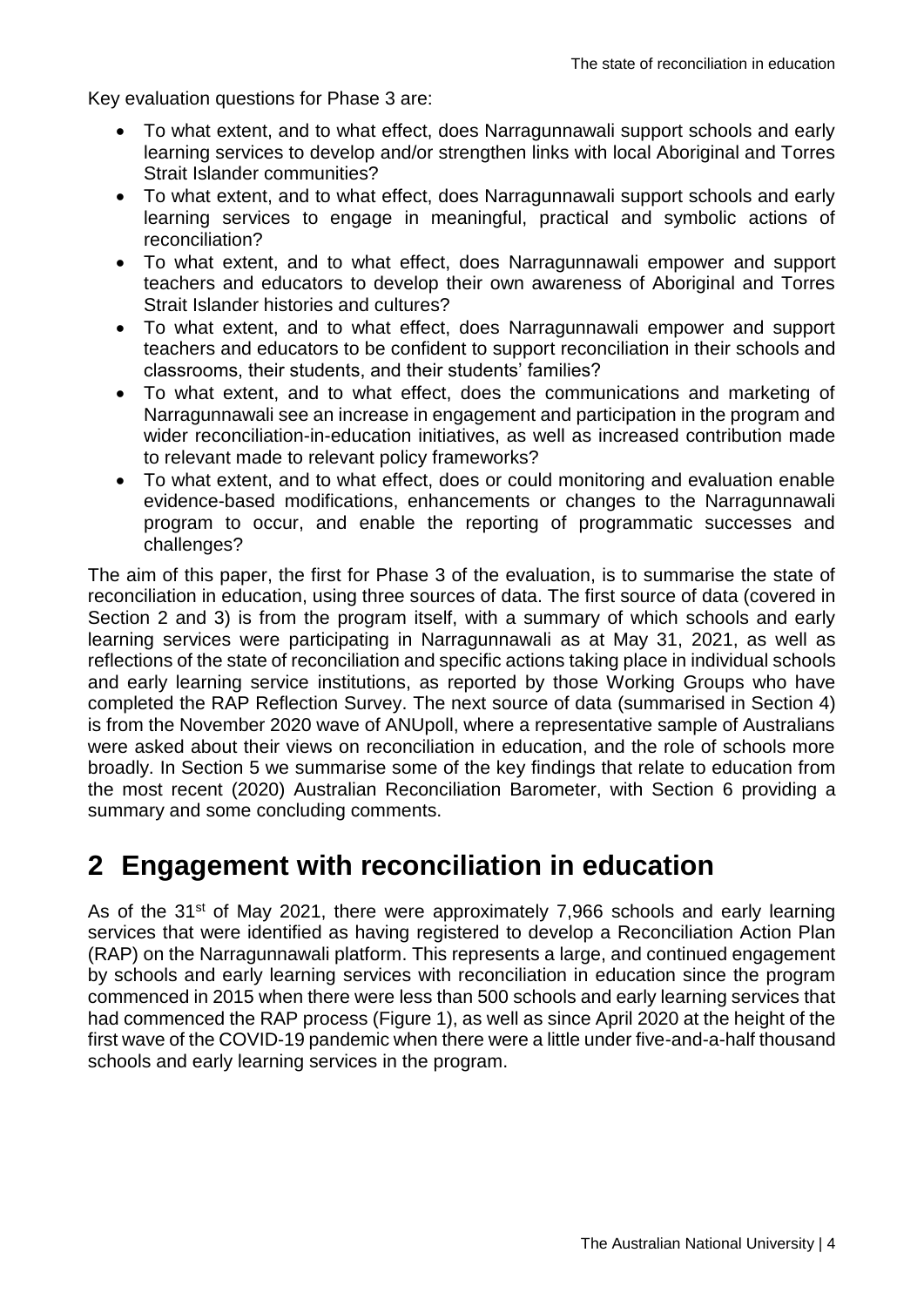

#### **Figure 1 Growth in number of Reconciliation Action Plans (RAPs) in schools and early learning services**

The vast majority of schools and early learning services that have a RAP are at the 'Draft' stage (81.1 per cent), most likely because they are either schools that have had a previous public RAP and haven't since refreshed their RAP; because they are currently actively going through the RAP refresh process<sup>2</sup>; or because they have only started the process of developing a RAP and haven't yet reached publication stage.

While the absolute number of schools or early learning services that are or have engaged with a RAP is important, it is also important to know whether there are particular institutions that are more or less likely to engage. There is much that can be learned from those that are more likely to engage (in terms of motivations and support structures) as well as the need to target those that are less likely to engage (perhaps through additional support or targeted communication).

There are eight main categories of schools and early learning services on the dataset (Figure 2, ordered by total number of institutions). Child Care centres are the most likely type of institution to have a RAP with 45.5 per cent of centres that are in our baseline population having either a draft or published RAP (i.e. 54.5 per cent of Child Care Centres are estimated to not have a RAP). The institutions that are least likely to have a RAP are Family Day Care Centres (15.0 per cent) and Government schools (17.0 per cent).

<sup>1</sup> <sup>2</sup> [https://www.narragunnawali.org.au/storage/media/media-uploads/refreshing-your-rap](https://www.narragunnawali.org.au/storage/media/media-uploads/refreshing-your-rap-faqs_982OA.pdf)[faqs\\_982OA.pdf](https://www.narragunnawali.org.au/storage/media/media-uploads/refreshing-your-rap-faqs_982OA.pdf)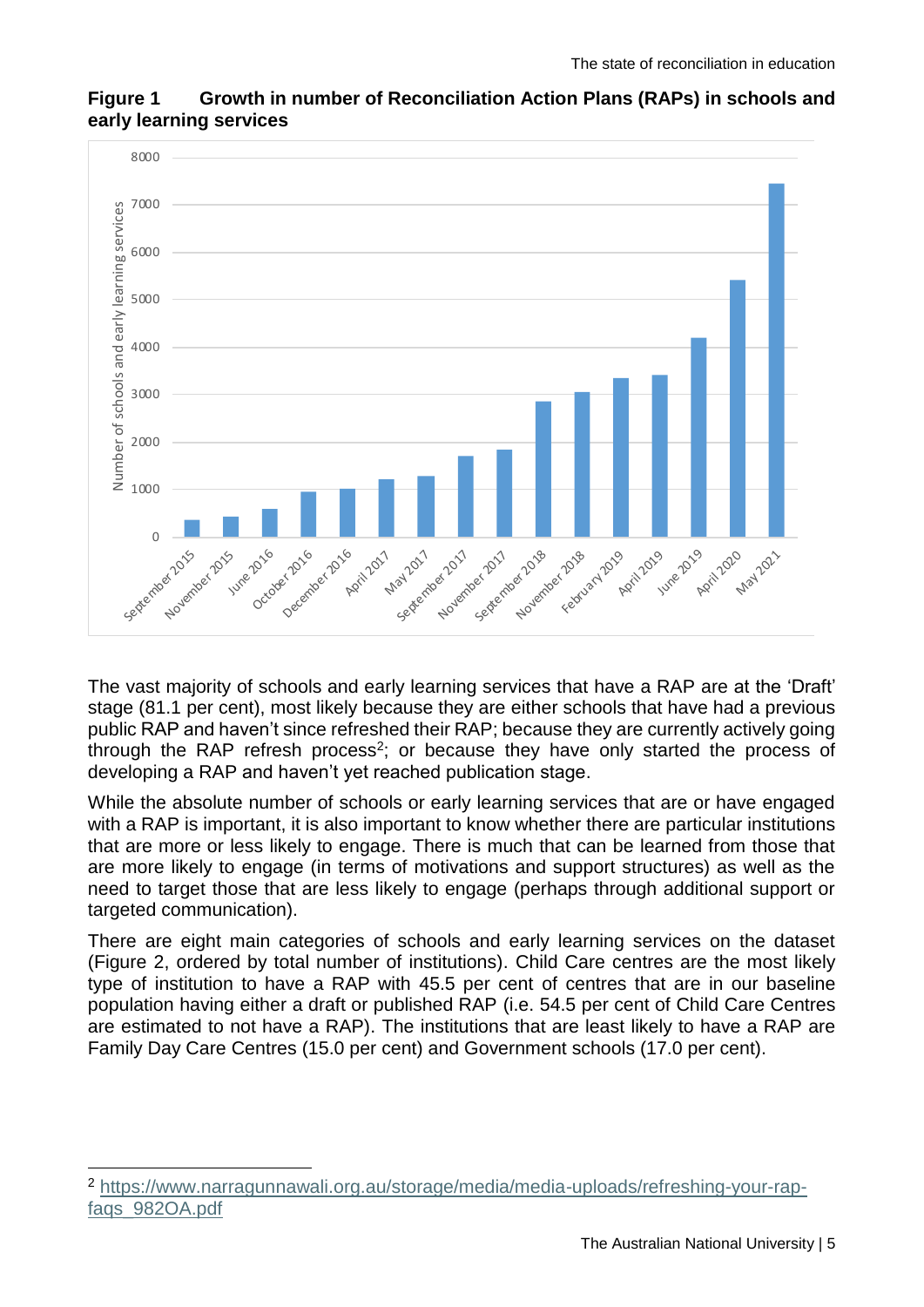

**Figure 2 Reconciliation Action Plans (RAPs) by sector – May 2021**

There are also differences in RAP engagement by State/Territory (Figure 3, ordered by total number of institutions). Queensland has a greater proportion of schools and early learning services with a RAP (40.5 per cent combining those with a published and draft RAP) whereas the Northern Territory has the lowest proportion (16.1 per cent).

To explore the geographic factors associated with participation in more detail, we use a regression approach with the probability of participation as a dependent variable and a range of characteristics of the institution and the area in which the institution is based as the independent variables. Some findings that emerge that are of particular relevance are that combined schools and secondary schools have a higher probability of engagement than primary schools. Although there aren't many in the sample, single sex schools and boarding schools have a higher probability of engagement than co-educational schools without boarding. The region in which the school is located has a very strong association with participation in Narragunnawali with participation decreasing substantially as schools become more remote.

Although it had an association early on in the implementation of Narragunnawali, the share of the area in which the school is located that identified as being Indigenous no longer has an association. Schools that are in areas where there is a high proportion of the population born overseas are less likely to have engaged with Narragunnawali. Schools that are in relatively advantaged areas have a higher probability of engagement.

The analysis suggests there are certain types of educational institutions that need to be focused on, if participation is going to be consistent across Australia – primary schools, in disadvantaged and/or remote areas, with a high proportion of students who are born overseas.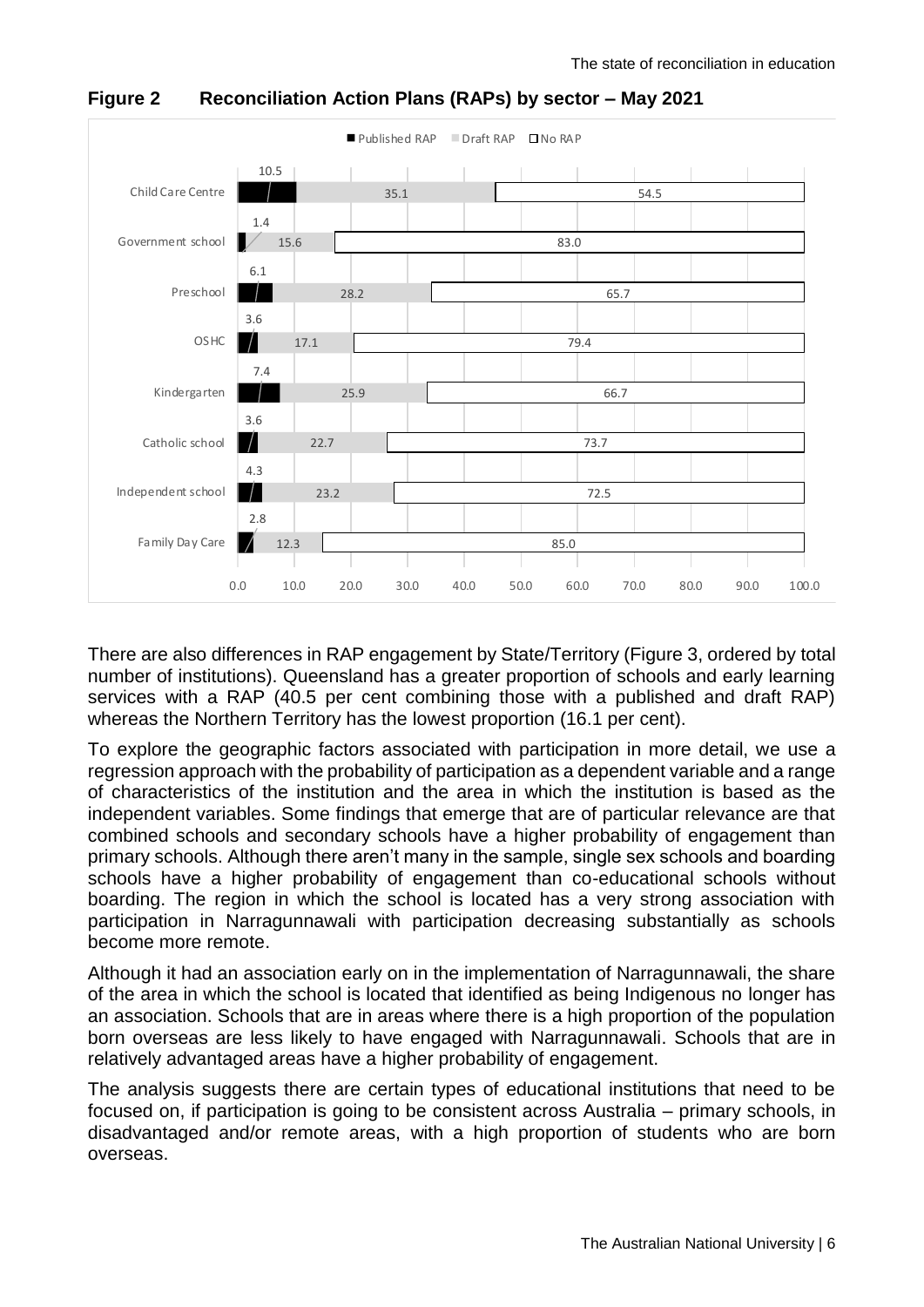#### **2.1 Individual users**

1

In addition to institutions, individuals are able to access the Narragunnawali platform and engage with resources and material. Users can be part of one or more RAP Working Groups, but need not be in order to otherwise access the wider resources available on the Narragunnawali platform. Individual Users can be teachers and educators, but the types of registered users on the platform also includes students, parents and community members. As at 31/05/21, there were approximately 89,051 registered Narragunnawali platform Users (6,465 new Users since the end of the month prior). This figure represents a monthly growth rate of approximately 7.8 per cent.

Of those registered Narragunnawali platform Users as at 31/05/21, 40,526 (about 45.5 per cent) were represented on one or more Narragunnawali RAP Working Groups. There was an increase of 2,238 Users being connected to a RAP Working Group between the end of April and the end of May 2021. Further, as at 31/05/21, 25,842 (approximately 29 per cent) represented 'active' Users as per the definition of both having an active (verified) account and having logged into the Narragunnawali platform at least once within the past 12 months (since 01/06/20).

Approximately 4.8% of registered Narragunnawali platform Users (4,284 in total) had at least one professional learning resource saved to their profile as at 31/05/21 with more than twice as many (9,193 or about 10.3%) of Users having at least one curriculum resource saved to their profile as at the same date.

# <span id="page-8-0"></span>**3 Experiences with Narragunnawali – Reflections from RAP Working groups**

There are a number of potential reasons for why a school or an early learning service may have participated in the Narragunnawali RAP development process. While we do not have information on those institutions that have not decided to engage, one of the key steps as part of the RAP development process is for the RAP Working Group to complete a 'Reflection Survey' (RS).<sup>3</sup> Re-completing the Reflection Survey is also one of the minimally required steps for those schools and early learning services working through the RAP refresh process, 12 months after their RAP's prior publication. The Survey questions have changed a little through time, but as of May 2021 we have data from 4,157 schools and early learning services with consistent questionnaires.

Surveys were completed in a number of ways with the most common being 'Some of the Working Group' having completed the Survey (28.5 per cent of institutions) or the 'RAP Working Group Chair' having completed the Survey in 27.5 per cent of cases. Less common modes of responses were 'All of the RAP Working Group" (22.2 per cent) and 'A RAP Working Group member' (18.7 per cent) with very few Surveys (3.3 per cent) completed by 'Other'.

Surveys completed by schools were somewhat more likely to have been completed by 'Some of the Working Group' than early learning services (41.7 per cent compared to 25.2 per cent) but less likely to have been completed by the 'RAP Working Group Chair' (21.1 per cent compared to 29.2 per cent) or 'A RAP Working Group member" (12.4 per cent compared to 20.4 per cent). This could potentially reflect the potential for a larger RAP

<sup>3</sup> [https://www.narragunnawali.org.au/storage/media/media-uploads/completing-the-rap](https://www.narragunnawali.org.au/storage/media/media-uploads/completing-the-rap-reflection-survey-faqs_Zp5WV.pdf)[reflection-survey-faqs\\_Zp5WV.pdf](https://www.narragunnawali.org.au/storage/media/media-uploads/completing-the-rap-reflection-survey-faqs_Zp5WV.pdf)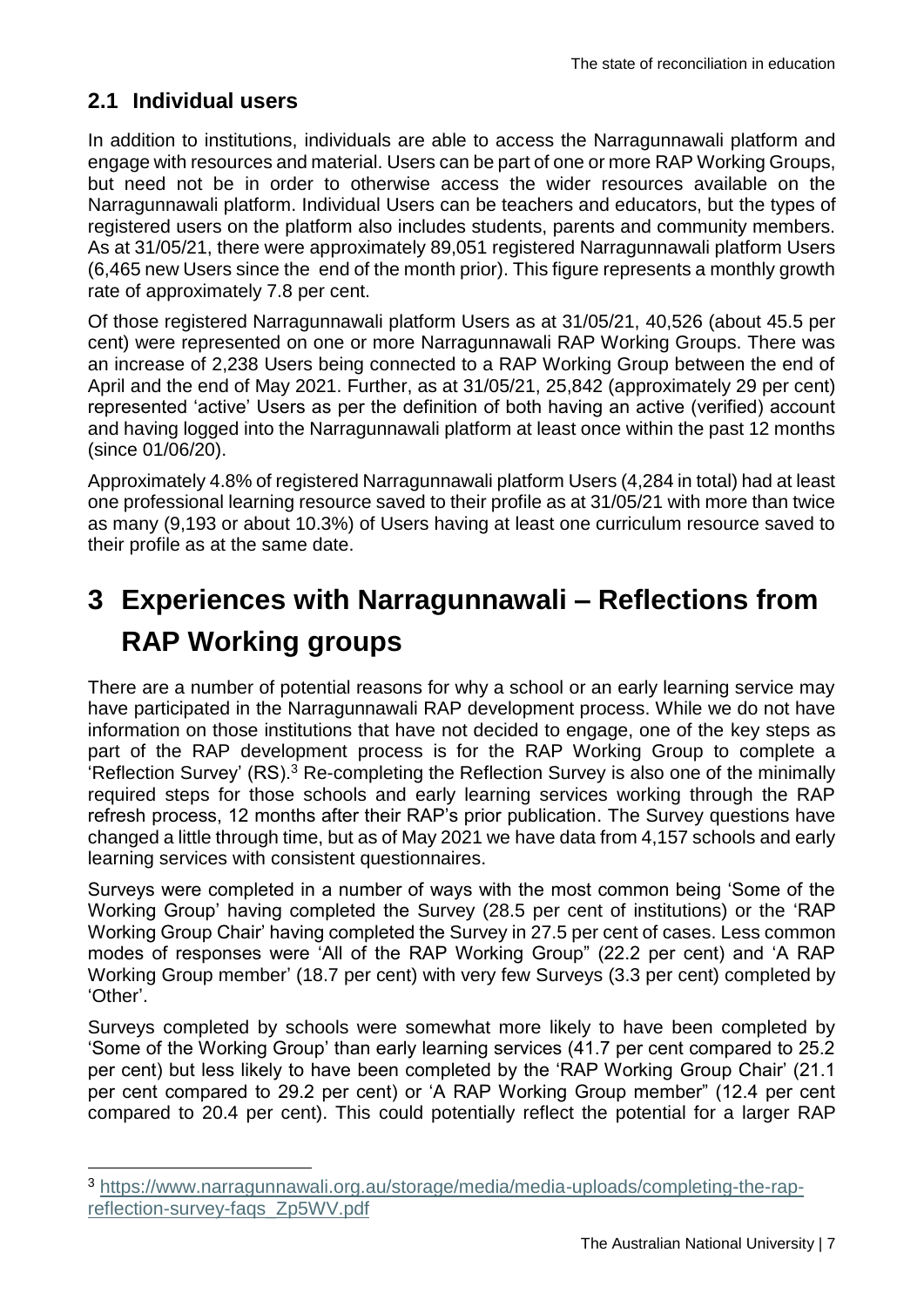Working Group in a school compared to an early learning service, given the much larger faculty size in the former.

The first Survey question asked was 'How many teachers and educators are aware of the Country on which your school or early learning service stands?' The most common response was 'Most (more than 75%)' given by 73.4 per cent of the sample of institutions, with an additional 12.8 per cent saying that 'Half (around 50%)' know the Country.

There was a much smaller per cent of RAP Working Groups that said that their 'teachers and educators regularly and confidently incorporate Aboriginal and Torres Strait Islander histories, cultures, perspectives and contemporary issues into curriculum planning and teaching' Only 25.4 per cent said that 'Most (more than 75%)' do with a further 31.4 per cent saying that 'Half (around 50%)' do. The most common response though, given by 38.5 per cent of institutions was that 'Some (less than 25%)' do. On a more positive note, there were very few institutions (3.2 per cent) where the RAP Working Group felt that none of their teachers or education were able to do so, and an even smaller per cent (1.5 per cent) that were unsure.

Although the proportion of schools and early learning services that incorporate histories, cultures, perspectives and contemporary issues is still relatively low, there has been an increase since early 2019 (Figure 3). At that time, only 23.1 per cent of institutions said that they did so most of the time, with a further 30.2 per cent that said they did half of the time. Combined, there was an increase from 53.3 per cent of institutions that incorporate Aboriginal and Torres Strait Islander histories, cultures, perspectives and contemporary issues into curriculum planning and teaching at least half the time in January 2019 to 56.8 per cent in May 2021. This may not necessarily be attributable to Narragunnawali itself, but it does give some indication that there has been an improvement in that aspect of reconciliation over a reasonably short time period.

#### **Figure 3 Per cent of schools and early learning services that regularly and confidently incorporate Aboriginal and Torres Strait Islander histories, cultures, perspectives and contemporary issues into curriculum planning and teaching – January 2019 and May 2021**



While there is a reasonably even split between those schools that incorporate Aboriginal and Torres Strait Islander histories, cultures, perspectives and contemporary issues and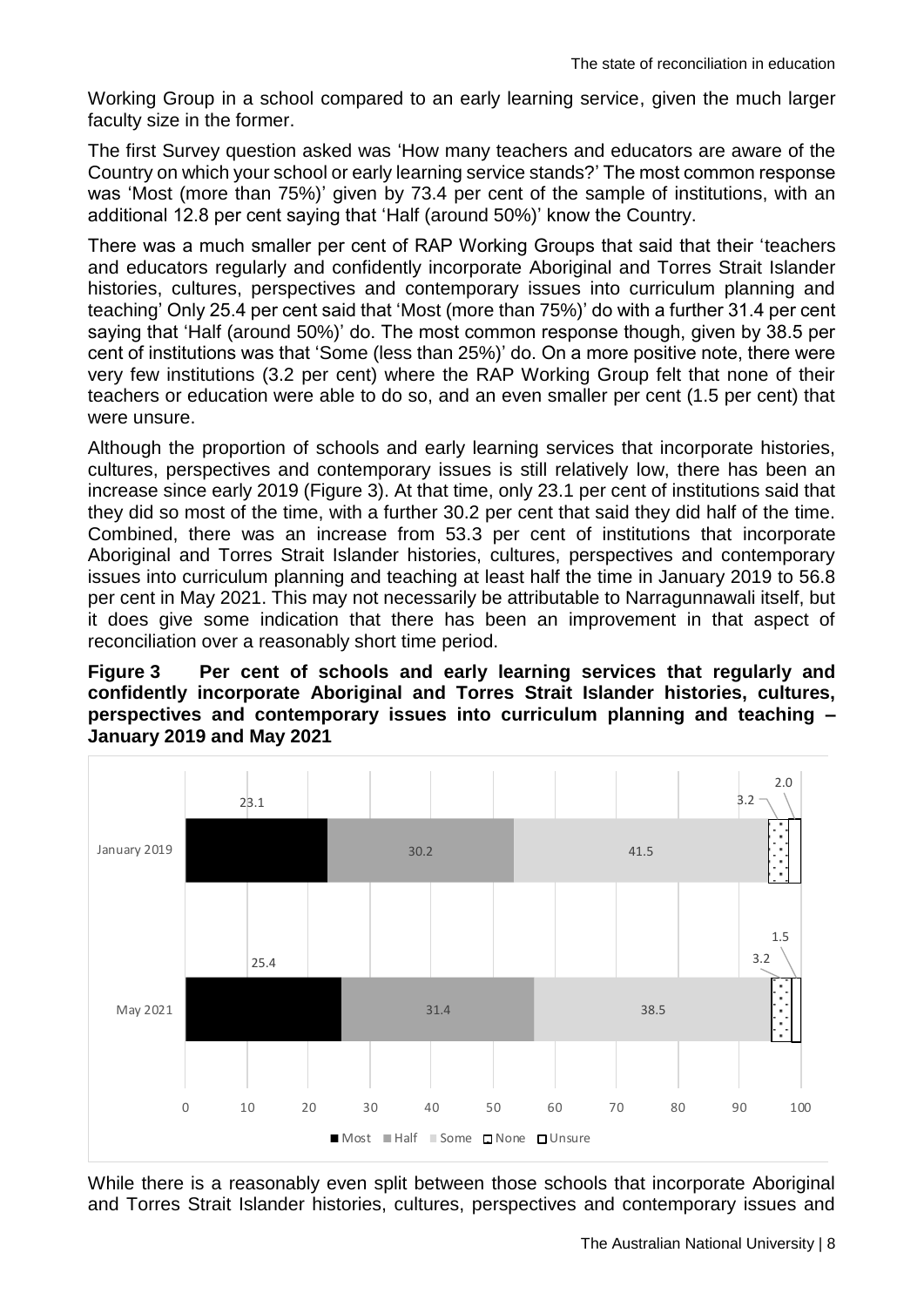those that do not, the vast majority of teachers and educations have not in the last year 'collaborated with Aboriginal and Torres Strait Islander people to prepare and deliver lessons' (30.2 per cent of institutions) or only done so some of the time (42.2 per cent). Only 12.2 per cent of institutions said that their teachers and educators had done it half the time, with a further 11.8 per cent of teachers and educators that did it most of the time. This aligns with some of the findings from Phase 2 of the evaluation, with schools and early learning services reporting challenges building relationships with community, despite their understanding of the significance of doing so, and of the benefits that can arise when doing so.

RAP Working Groups were very unlikely to say that their teachers and educators are not 'aware that Aboriginal and Torres Strait Islander histories and cultures are a priority within the Australian Curriculum and the Early Years Learning Framework.' Only 2.5 per cent of institutions answered no, with a further 33.4 per cent saying somewhat. The vast majority of institutions (62.0 per cent) answered yes to the question of whether their school or early learning service is aware that Aboriginal and Torres Strait Islander histories and cultures are a priority within the Australian Curriculum and the Early Years Learning Framework.

Compared to the above finding, there were fewer institutions that said that teachers and educators actively engaged with meeting or maintaining proficiency in the AITSL Australian Professional Standards for Teachers focus areas 1.4 and 2.4 (for primary and secondary schools) and the ACECQA National Quality Standard (for early learning). A little under half of institutions said yes (48.5 per cent) with a further 37.0 per cent saying somewhat. Only 7.3 per cent of institutions said no, with a relatively high proportion of RAP Working Groups saying that they were unsure.

There were not many schools or early learning services that did not fly at least one of the Aboriginal or Torres Strait Islander flags (22.8 per cent), with most schools (63.3 per cent) flying both. In addition, 29.7 per cent of respondents said that aside from flags, their school or early learning service demonstrated 'respect for Aboriginal and Torres Strait Islander histories and cultures through other permanent, visible symbols' with a further 58.2 per cent saying that they did, but would like to do more.

There was a mix of responses when RAP Working Groups were asked 'How many of your staff members have undertaken some level of Aboriginal and Torres Strait Islander cultural awareness/competence training?' The most common response was 'some,' given by 38.2 per cent, with a not insignificant minority (7.7 per cent) saying none of their staff members had. A further 5.4 per cent of RAP Working Group respondents were unsure. Combined, there were a little under half of schools or early learning services where half (18.0 per cent) or most (30.6 per cent) of staff members were reported to have undertaken cultural awareness/competence training.

The vast majority of schools and early learning services (77.3 per cent) support staff 'to participate in cultural awareness/competence training and other professional learning around Aboriginal and Torres Strait Islander histories, cultures and perspectives.' It is not surprising that institutions that provide such support are more likely to have most of their staff having undertaken such training (35.3 per cent) compared to institutions that do not support staff (13.3 per cent). However, what is somewhat surprising is that even with such support, the proportion of staff that have undertaken such training is reasonably low.

Compared to cultural awareness training, there is a much smaller proportion of institutions (43.6 per cent) engaged with the Narragunnawali RAP development process that have a dedicated budget that includes 'specific provision for reconciliation initiatives'. Compared to this, almost two-thirds of schools (63.0 per cent) has an anti-racism strategy. For both these questions, however, there was a very high level of uncertainty amongst those who completed the Survey. Around one-quarter (25.3 per cent) of respondents were unsure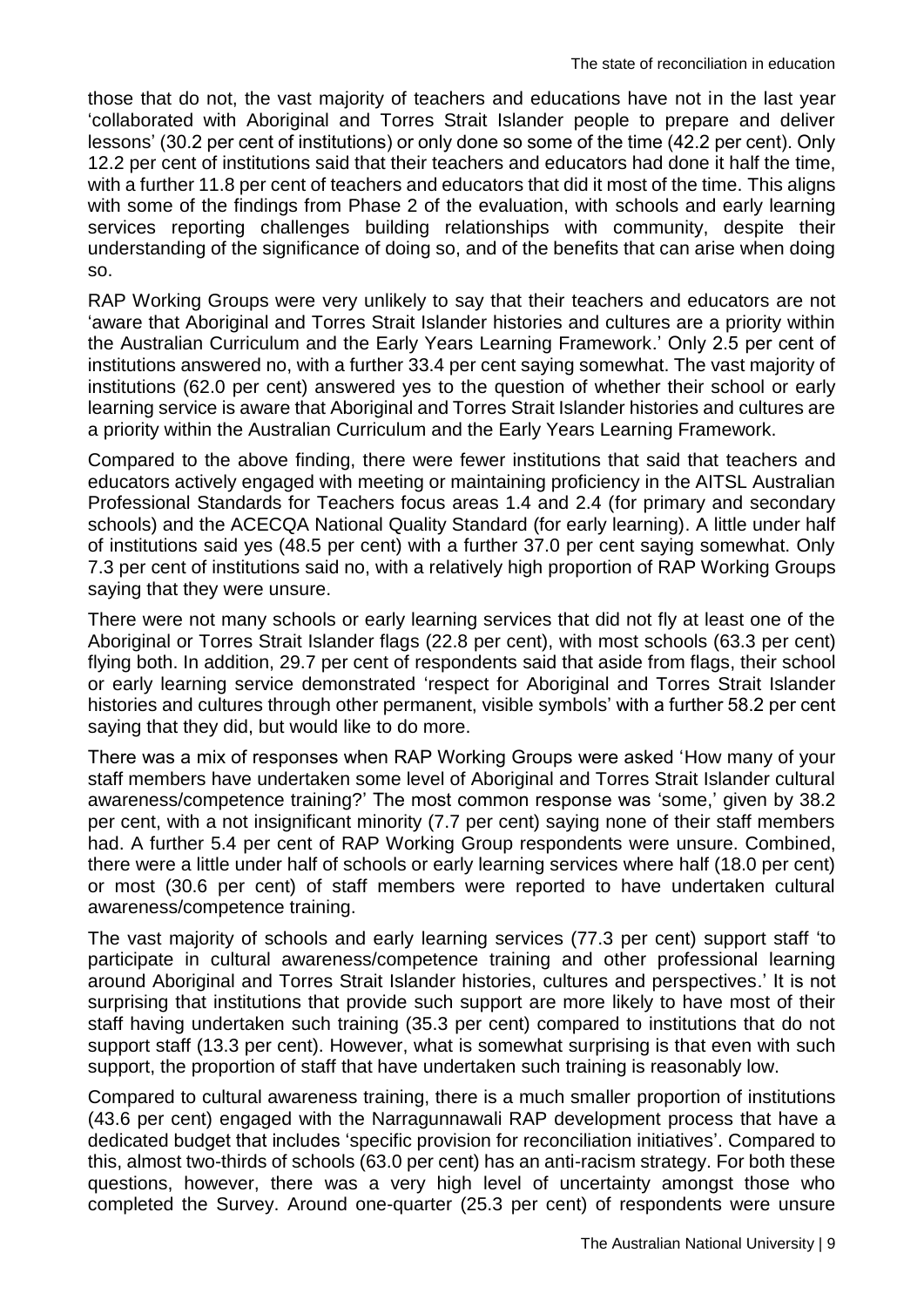about the budget for reconciliation activities, with around one-fifth (21.2 per cent) unsure about whether there is an anti-racism strategy in their schools/services. There were lower levels of uncertainty when the Survey was undertaken by all of the RAP Working Group (18.2 and 15.4 per cent respectively). However, it is highly likely that those teachers and educators outside of the RAP Working Group have much higher levels of uncertainty. One role of Narragunnawali that has been under-invested in may therefore be to increase intrainstitutional awareness of what is going on within schools and early learning services with regard to specific RAP Actions/reconciliation initiatives.

One way to increase awareness is through discussion at staff meetings. Indeed Staff Engagement with RAP is one of the 14 minimally required RAP Actions within the Narragunnawali framework. RAP Working Groups were asked 'How often in the last term (approximately 10 weeks) were Aboriginal and Torres Strait Islander histories, cultures and perspectives discussed at staff meetings?' Only 19.0 per cent of institutions said 'Never' with a further 4.4 per cent unsure. The most common response (given by 46.0 per cent of respondents) was 'At some meetings' with a further 18.0 per cent saying that the topic was discussed at most meetings and 12.6 per cent saying that it was discussed at each meeting.

Another way to increase awareness is through discussion at Parents and Citizens (or equivalent) meetings. Almost exactly half (49.9 per cent) said that 'in the last term were Aboriginal and Torres Strait Islander histories, cultures and perspectives' were never discussed at such meetings. Furthermore, only 27.6 per cent of institutions 'have an Aboriginal and Torres Strait Islander advisory group or equivalent.'

A slightly higher per cent (32.6 per cent) said that they had 'an employment strategy to encourage Aboriginal and Torres Strait Islander people to apply for teaching and nonteaching positions', though there is a very large amount of uncertainty around this question (34.5 per cent of respondents were unsure).

Most schools and early learning services (56.4 per cent) acknowledged Country regularly in the last 10 weeks (10 or more occasions) with a further 15.1 per cent doing so often (6-10 occasions). Only 7.4 per cent of institutions were reported as never doing so. There is also a high level of involvement in once-yearly, national level events. Most schools and early learning services (58.0 per cent) said that they always celebrated and promoted NAIDOC Week, with 45.2 per cent of schools saying that they celebrated and promoted National Reconciliation Week.

Compared to the above, there was a far smaller proportion of schools or early learning services that in the last year said they invited 'Elders or Traditional Owners to deliver a Welcome to Country at significant events.' More than half of institutions said that they never did (54.1 per cent) with a further 29.7 per cent saying they did so sometimes (1-2 occasions). There was also only a small proportion of schools who said that in the last year Aboriginal and Torres Strait Islander community members, businesses or organisations were 'invited to be involved in activities at your school or early learning service' with 31.9 per cent of institutions saying they never did and 40.8 per cent saying that they did so only sometimes. In addition, very few schools or early learning services said that they regularly or often had 'staff, students or children visit local Aboriginal and Torres Strait Islander sites and/or attend events in the community as part of school or early learning service activities' (5.9 per cent combined).

While these are activities that are much harder for an online and nationally focused intervention like Narragunnawali to support, it would appear that it is a large gap in the reconciliation in education process. Returning to the introduction to this paper though, involving Aboriginal and Torres Strait Islander community members, businesses or organisations can be seen as a 'brave' activity for schools to engage in. This could potentially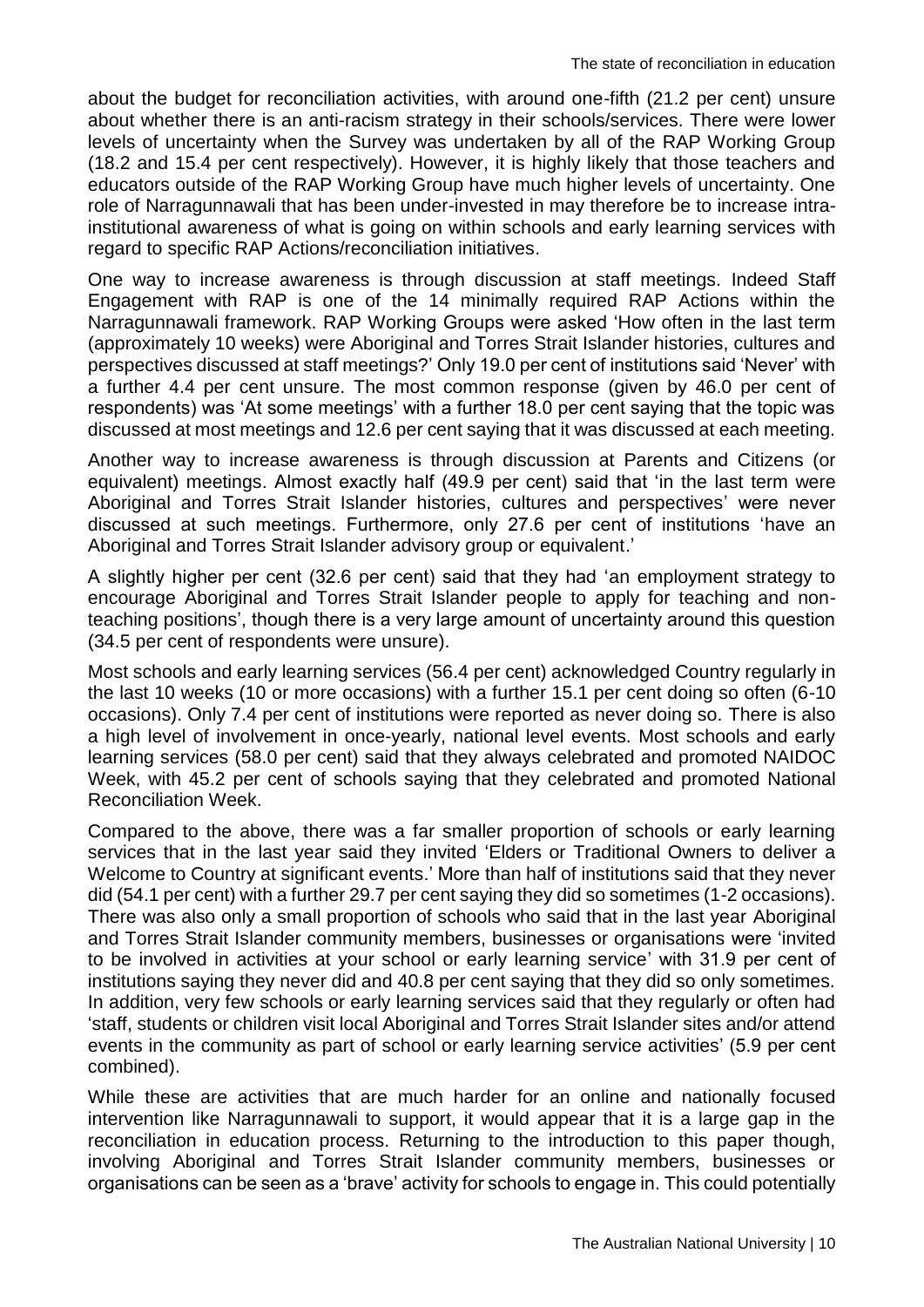be supported through the Narragunnawali Regional Engagement Program or similar, though inevitably this would involve allocation of financial and staffing resources.

# <span id="page-12-0"></span>**4 Views of the general public and parents towards reconciliation in education**

In November 2020, the ANU Centre for Social Research and Methods undertook a large survey as part of both the ANUpoll and the CSRM COVID-19 Impact Monitoring Survey programs. In addition to a range of questions regarding the impact of COVID-19 on wellbeing, mental health, economic and social outcomes, there was a large module on the experience of education during the COVID-19 period, as well as views on the role of education more broadly. In general, parents of Australian children were satisfied with the steps that schools and early learning services had taken to continue the provision of education during the COVID-period, however there were still a high proportion of parents and carers that had concerns about the impact of COVID-19 on the education of their children.

In addition to these COVID-19 specific questions, all respondents to the survey were asked 'Now thinking about school education, on the whole, do you think it should or should not be the responsibility of schools in Australia to...?' with 15 potential roles asked about, presented in a random order to respondents. Response options were 'definitely should be', 'probably should be', 'probably should not be', and 'definitely should not be'.

There are relatively low levels of support for aspects of the school system related to Aboriginal and Torres Strait Islander education, at least when compared to other aspects of schooling (Figure 4). Only 40.8 per cent of respondents felt it was definitely the role of schools to 'Provide opportunities for students to learn about reconciliation or engage with reconciliation activities at school' and only 43.6 per cent of respondents saying it was definitely a role of schools to 'Build on and include local, regional and national cultural knowledge and experience of Aboriginal and Torres Strait Islander peoples in learning'. Furthermore, despite there being majority support that a role of schools is to 'Provide additional resources and support for students with a disability' (64.9 per cent), 'Provide additional resources and support for students in remote and regional communities' (60.8 per cent), and 'Provide additional resources and support for students from a socio-economically disadvantaged background' (56.7 per cent), there was less than majority support that a role of schools is to 'Provide additional resources and support for Aboriginal and Torres Strait Islander students' (44.1 per cent).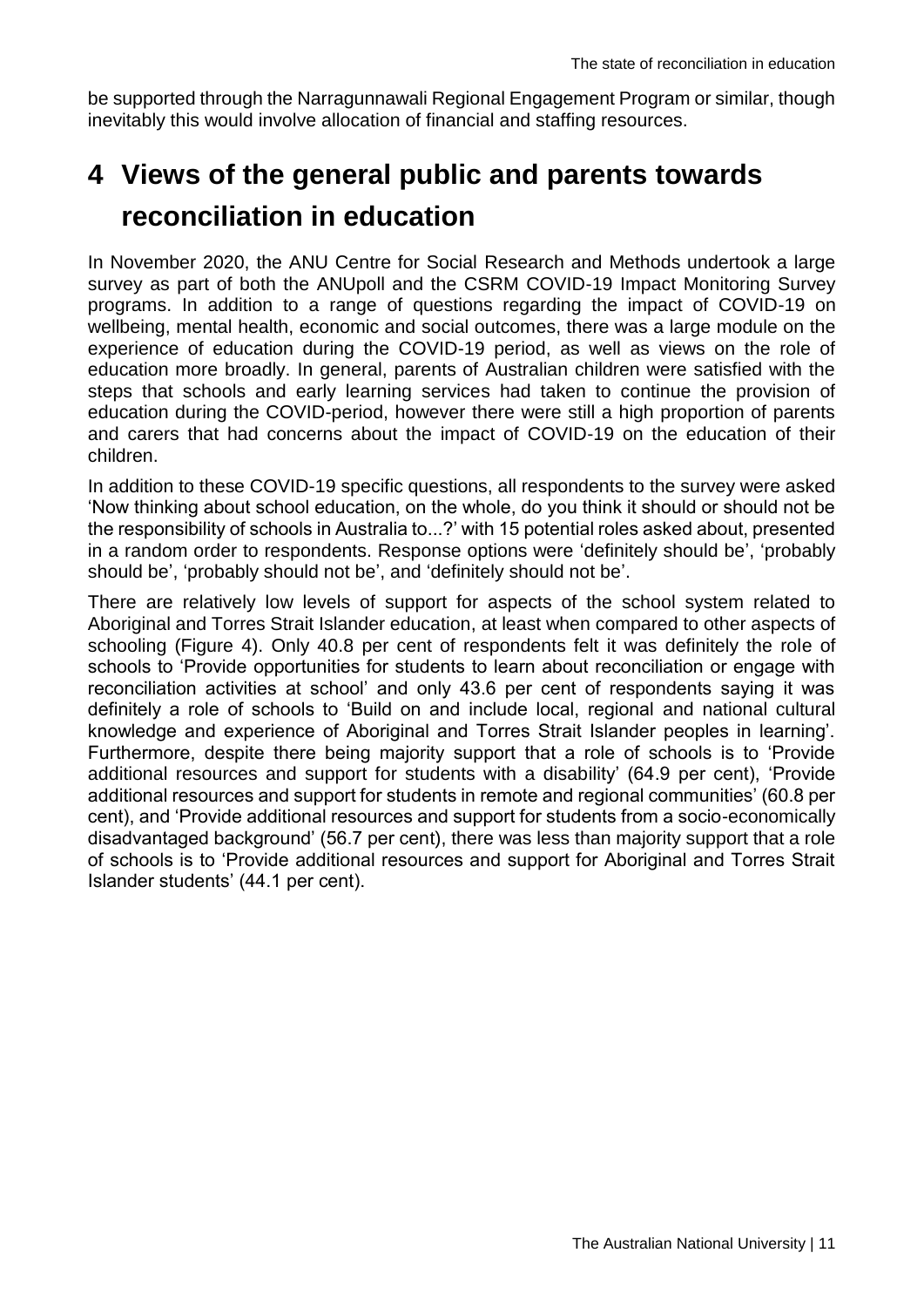#### **Figure 4 Per cent of Australians who think particular options definitely should be the role of school education, November 2020**



Notes: The "whiskers" on the bars indicate the 95 per cent confidence intervals for the estimate.

Source: ANUpoll, November 2020.

There was also a very low level of awareness of Narragunnawali amongst parents or carers of children in an education institution. Specifically, respondents were first told 'This question relates to a program you may or may not be aware of. Please do not search for it online before you answer. We are interested in your honest response.' They were then asked 'Have you heard of a program called Narragunnawali: Reconciliation in Education?', with only 5.6 per cent of parents or carers saying they had heard of the program.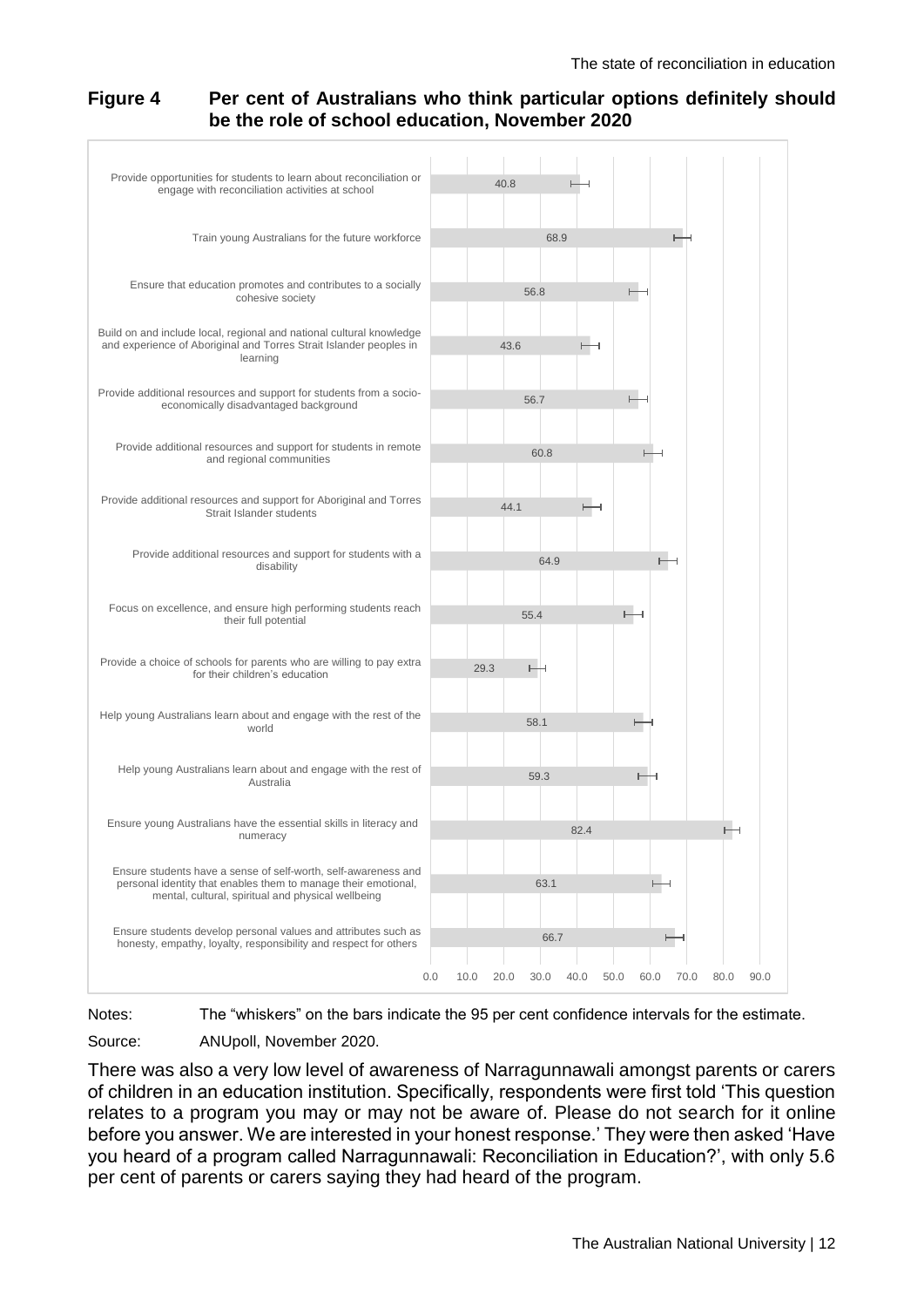There was a much greater awareness of one component of Narragunnawali though. Specifically, when asked 'Do any of the schools or early learning services your children currently attend have a Reconciliation Action Plan (RAP)?' 21.8 per cent of respondents said that they did.

There were some differences in the characteristics of parents/carers, households and the students that predicted whether they were aware that their school or early learning service had a RAP. With regards to parents/carers, higher levels of education were strongly associated with being aware of a RAP. Controlling for education, those households that were in a relatively disadvantaged area were less likely to be aware of a RAP. Parents/carers were also more likely to be aware of a RAP if they had a child attending a long day care centre compared to other educational institutions.

The findings from the ANUpoll summarised in Figure 4 and in the discussion above suggest that aspects of reconciliation in education have a limited amount of support across the general population, especially when compared to the much more positive findings from the Reflection Survey discussed in the previous section. This suggests a potential role for Reconciliation Australia in raising awareness of their own interventions and increasing support for aspects of reconciliation in education.

Such policy interventions are reinforcing though. When we control for the average level of support for education related measures, those parents/carers who are aware of Narragunnawali and those who are aware that their school or early learning service have a RAP are much more supportive of the role of schools as being to 'Provide opportunities for students to learn about reconciliation or engage with reconciliation activities at school' and, to a lesser extent to 'Provide additional resources and support for Aboriginal and Torres Strait Islander students.' More broadly, females, young Australians, Aboriginal and Torres Strait Islander Australians, and those with relatively high levels of education are more supportive of the role of schools as being to 'Provide opportunities for students to learn about reconciliation or engage with reconciliation activities at school.' As well as leveraging the momentum of supportive groups, any campaign/initiative to increase support for reconciliation in education should therefore target males, older Australians, those who are non-Indigenous and those with relatively low levels of education, as these are the groups that appear to currently be least supportive.

## <span id="page-14-0"></span>**5 Key findings from the 2020 Australian Reconciliation Barometer**

One of the key research activities undertaken by Reconciliation Australia is the Australian Reconciliation Barometer. This repeated, biennial survey aims to capture the views of both the general Australian population, as well as Aboriginal and Torres Strait Islander Australians in particular, with regards to 'attitudes Indigenous and non-Indigenous Australians hold about each other, and about reconciliation in this country.<sup>14</sup>

The most recent survey was completed online between the 1<sup>st</sup> and the 15<sup>th</sup> of July 2020 with a sample of 1,988 Australian residents for the general community sample and 495 respondents who had previously self-identified as being Aboriginal and/or Torres Strait Islander. It would appear that these respondents were recruited from an 'opt-in' panel, which means that it is not possible to make accurate and robust generalizable conclusions about the Australian population, or sub-sections of the population, and it is not possible to create

1

<sup>4</sup> https://www.reconciliation.org.au/wp-

content/uploads/2020/11/australian\_reconciliation\_barometer\_2020\_-full-report\_web.pdf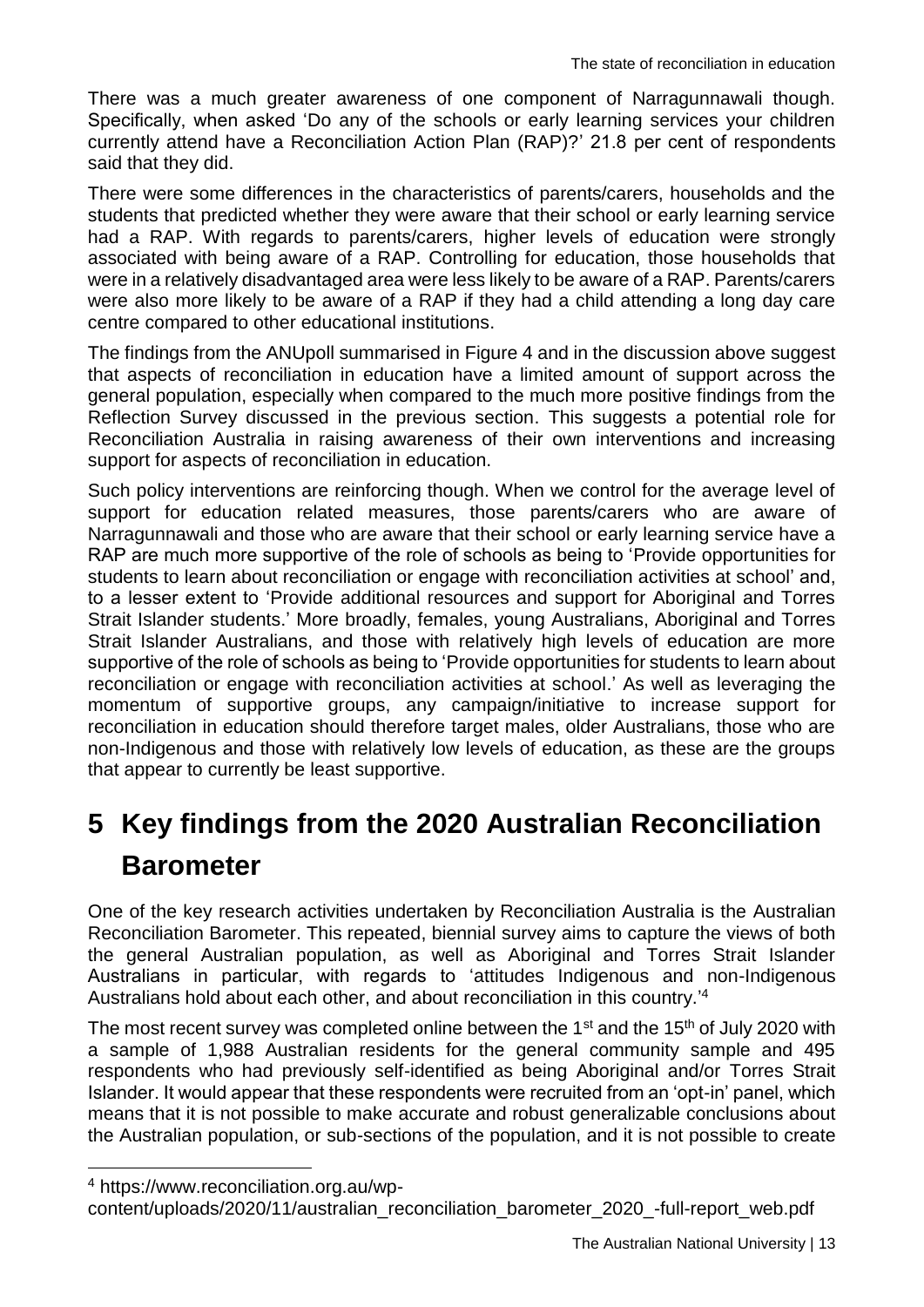standard errors around estimates form the sample. It is possible, however, to draw tentative insights from a large number of Australians that at the very least has been weighted to be representative of the Australian population in terms of age group, gender, and location, even if it is not possible to control for known biases in opt-in samples in terms of education, internet proficiency, labour-force status, volunteering, altruism, and many other characteristics that may impact on views regarding education. Furthermore, because the methodology is reasonably consistent through time, we can make the not-unreasonable assumption that many of these biases haven't changed and that through-time estimates are also indicative.

One of the headline findings from the 2020 Australian Reconciliation Barometer is a continued increase in the proportion of the general community sample who feel that the relationship between Indigenous and non-Indigenous Australians is very important. In 2014 when the current sampling approach was first used, 43 per cent of the general community sample said the relationship was 'very important'. This increased to 48 per cent for the 2016 sample, 50 per cent for the 2018 sample, and 56 per cent for the 2020 sample.

There are also a number of findings in the most recent report that are specifically related to education. A key finding from the most recent Barometer is that the importance of teaching and learning about Aboriginal and Torres Strait Islander histories and cultures appears to be increasing. In 2020, 83% of the general community sample and 91% of the Aboriginal and Torres Strait Islander sample believe it's important for Indigenous histories and cultures to be taught in schools. Both figures had increased from the 2018 sample, when 79 per cent and 89 per cent of the respective samples said it was 'very' or 'fairly' important.

This finding at first glance would appear to be somewhat different to that found in the ANUpoll data presented above. However, the sample of the Barometer were recruited to complete a survey on reconciliation, and may therefore be more positively predisposed to aspects of reconciliation than a sample recruited for general social surveys. Furthermore, the results from the ANUpoll were relative to other aspects of schooling, rather than in isolation. Combined, it would appear that a significant proportion of the Australian population see the importance of teaching and learning about Aboriginal and Torres Strait Islander histories and cultures. However, they do not necessarily see it as being as important as literacy and numeracy, or even things like learning about the rest of Australia, student wellbeing, or the development of personal values. This highlights the challenge of a crowded school curriculum with many competing demands.

While there was change across the two most recent Reconciliation Barometer samples (2018 and 2020) in the belief in the importance of histories and cultures, it would appear that there has been less change in self-reported knowledge of Aboriginal and Torres Strait Islander histories and cultures. In the 2020 survey, 66% of the general community sample and 78% of the Indigenous sample believe they have a high level of knowledge about the history of Australia.

This gap between knowledge and the belief in its importance would appear to be resulting in a stronger perceived role for the education system. Specifically, there was an increase in both (general Australian and Indigenous) community samples since 2018 of people who strongly agree the education sector should do something to help improve reconciliation. In 2020, 31% of the general community and 46% of Indigenous respondents "strongly agree" that educational institutions should put measures in place to help improve reconciliation, and 41% and 38% respectively "agree."

More Australians in the sample think organisations (including educational institutions, Aboriginal and Torres Strait Islander organisations, community sector organisations, private sector businesses, and government departments) need to do a lot more in areas of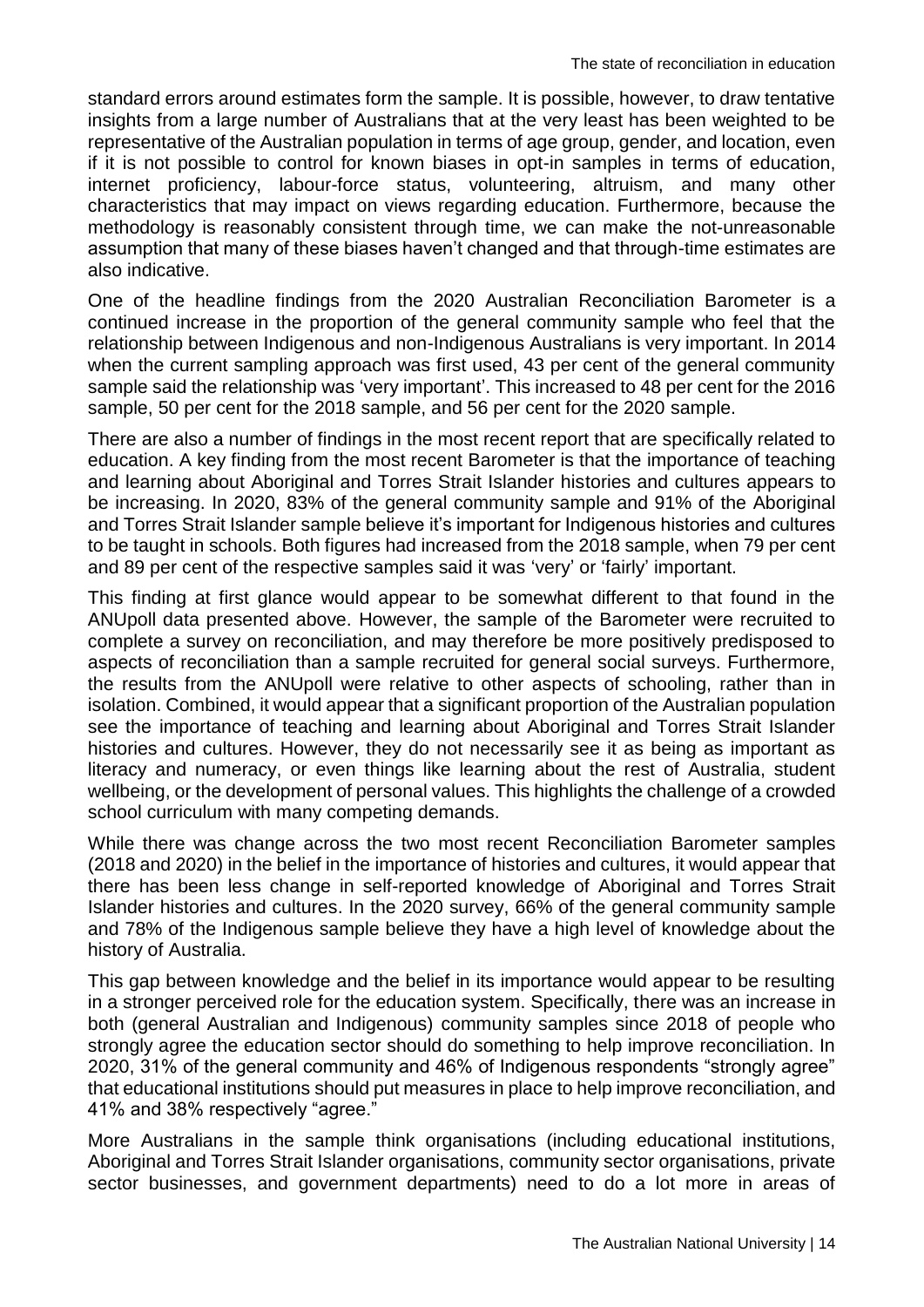education, than in 2014 to help close the gap. 24% of the general community sample believe educational institutions "need to do a lot more," and 31% believe they need to "do more."

The general community sample and the Aboriginal and Torres Strait Islander sample largely feel there is a shared trust with teachers and principals. 24% of the general community sample and 27% of Indigenous respondents reported "very high trust" in 2020, and 48% of the general community and 45% of Indigenous respondents reported "fairly high trust" when it comes to teachers and principals. The general community sample and the Aboriginal and Torres Strait Islander sample largely felt they have good relationships with school staff. 27% of the general community and 31% of Indigenous respondents reported having a "very good relationship" with teachers and principals, and 36% of the general community and 41% of Indigenous respondents reported having a "fairly good relationship" with teachers and principals.

In a less positive finding, Aboriginal and Torres Strait Islander people's self-reported experiences of racial discrimination from professionals have increased across the 2014, 2018, and 2020 samples. In 2020, 9% of the Indigenous sample felt racially discriminated by school teachers and/or principals in the past 6 months, and 12% in the past 6-12 months (up from 7% and 5% respectively in the 2018 sample). This difference would probably not be statistically significant if it was taken from a random sample of equivalent size, so this change should be treated with caution. However, there has certainly not been a decrease in the percentages.

### <span id="page-16-0"></span>**6 Concluding comments**

This paper has used four sources of data to help understand the state of reconciliation in education as at May 2021, and as Australia moves towards the recovery phase of the COVID-19 pandemic. There were some very positive findings. Despite the very uncertain situation faced by schools and early learning services with regards to school closures (as this paper was being written, Victoria was in the middle of its fourth COVID-related lockdown), there has been a continued increase in the number of schools and early learning services engaging with Narragunnawali, Reconciliation Australia's education-focused program.

Outside of the education-specific environment, there has been a continued increase in the proportion of the general community who feel that the relationship between Indigenous and non-Indigenous Australians is very important, when asked across repeated opt-in, internet based panels. Within the community of institutions engaged in the Narragunnawali RAP development process, there has also been an increase in the proportion of schools and early learning services that report to regularly and confidently incorporate Aboriginal and Torres Strait Islander histories, cultures, perspectives and contemporary issues into curriculum planning and teaching.

There were other findings in this paper that were less positive with regards to reconciliation in education. In a probability-based, nationally representative survey, we found relatively low levels of support for aspects of the school system related to Aboriginal and Torres Strait Islander education. Only 40.8 per cent of respondents felt it was definitely the role of schools to 'Provide opportunities for students to learn about reconciliation or engage with reconciliation activities at school' and only 43.6 per cent of respondents saying it was definitely a role of schools to 'Build on and include local, regional and national cultural knowledge and experience of Aboriginal and Torres Strait Islander peoples in learning'. Schools and early learning services involved in Narragunnawali were also still unlikely to say that they have regularly engaged with the Aboriginal or Torres Strait Islander community in which they are based.